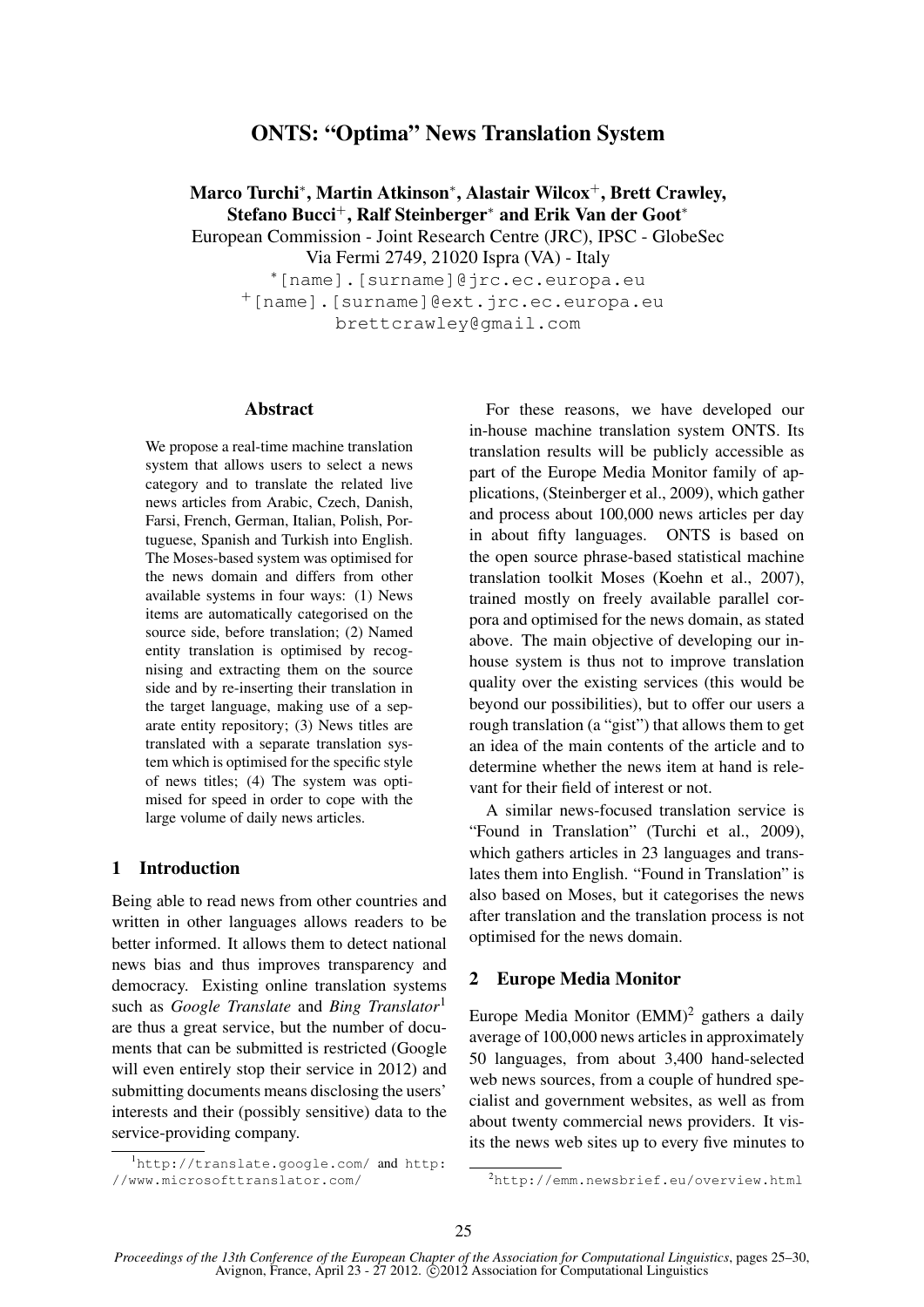search for the latest articles. When news sites offer RSS feeds, it makes use of these, otherwise it extracts the news text from the often complex HTML pages. All news items are converted to Unicode. They are processed in a pipeline structure, where each module adds additional information. Independently of how files are written, the system uses UTF-8-encoded RSS format.

Inside the pipeline, different algorithms are implemented to produce monolingual and multilingual clusters and to extract various types of information such as named entities, quotations, categories and more. ONTS uses two modules of EMM: the named entity recognition and the categorization parts.

## 2.1 Named Entity Recognition and Variant Matching.

Named Entity Recognition (NER) is performed using manually constructed languageindependent rules that make use of languagespecific lists of trigger words such as titles (president), professions or occupations (tennis player, playboy), references to countries, regions, ethnic or religious groups (French, Bavarian, Berber, Muslim), age expressions (57-year-old), verbal phrases (deceased), modifiers (former) and more. These patterns can also occur in combination and patterns can be nested to capture more complex titles, (Steinberger and Pouliquen, 2007). In order to be able to cover many different languages, no other dictionaries and no parsers or part-of-speech taggers are used.

To identify which of the names newly found every day are new entities and which ones are merely variant spellings of entities already contained in the database, we apply a languageindependent name similarity measure to decide which name variants should be automatically merged, for details see (Pouliquen and Steinberger, 2009). This allows us to maintain a database containing over 1,15 million named entities and 200,000 variants. The major part of this resource can be downloaded from http: //langtech.jrc.it/JRC-Names.html

## 2.2 Category Classification across Languages.

All news items are categorized into hundreds of categories. Category definitions are multilingual, created by humans and they include geographic regions such as each country of the world, organizations, themes such as natural disasters or security, and more specific classes such as earthquake, terrorism or tuberculosis,

Articles fall into a given category if they satisfy the category definition, which consists of Boolean operators with optional vicinity operators and wild cards. Alternatively, cumulative positive or negative weights and a threshold can be used. Uppercase letters in the category definition only match uppercase words, while lowercase words in the definition match both uppercase and lowercase words. Many categories are defined with input from the users themselves. This method to categorize the articles is rather simple and user-friendly, and it lends itself to dealing with many languages, (Steinberger et al., 2009).

## 3 News Translation System

In this section, we describe our statistical machine translation (SMT) service based on the opensource toolkit Moses (Koehn et al., 2007) and its adaptation to translation of news items.

Which is the most suitable SMT system for our requirements? The main goal of our system is to help the user understand the content of an article. This means that a translated article is evaluated positively even if it is not perfect in the target language. Dealing with such a large number of source languages and articles per day, our system should take into account the translation speed, and try to avoid using language-dependent tools such as part-of-speech taggers.

Inside the Moses toolkit, three different statistical approaches have been implemented: *phrase based statistical machine translation* (PB-SMT) (Koehn et al., 2003), *hierarchical phrase based statistical machine translation* (Chiang, 2007) and *syntax-based statistical machine translation* (Marcu et al., 2006). To identify the most suitable system for our requirements, we run a set of experiments training the three models with Europarl V4 German-English (Koehn, 2005) and optimizing and testing on the News corpus (Callison-Burch et al., 2009). For all of them, we use their default configurations and they are run under the same condition on the same machine to better evaluate translation time. For the syntax model we use linguistic information only on the target side. According to our experiments, in terms of performance the hierarchical model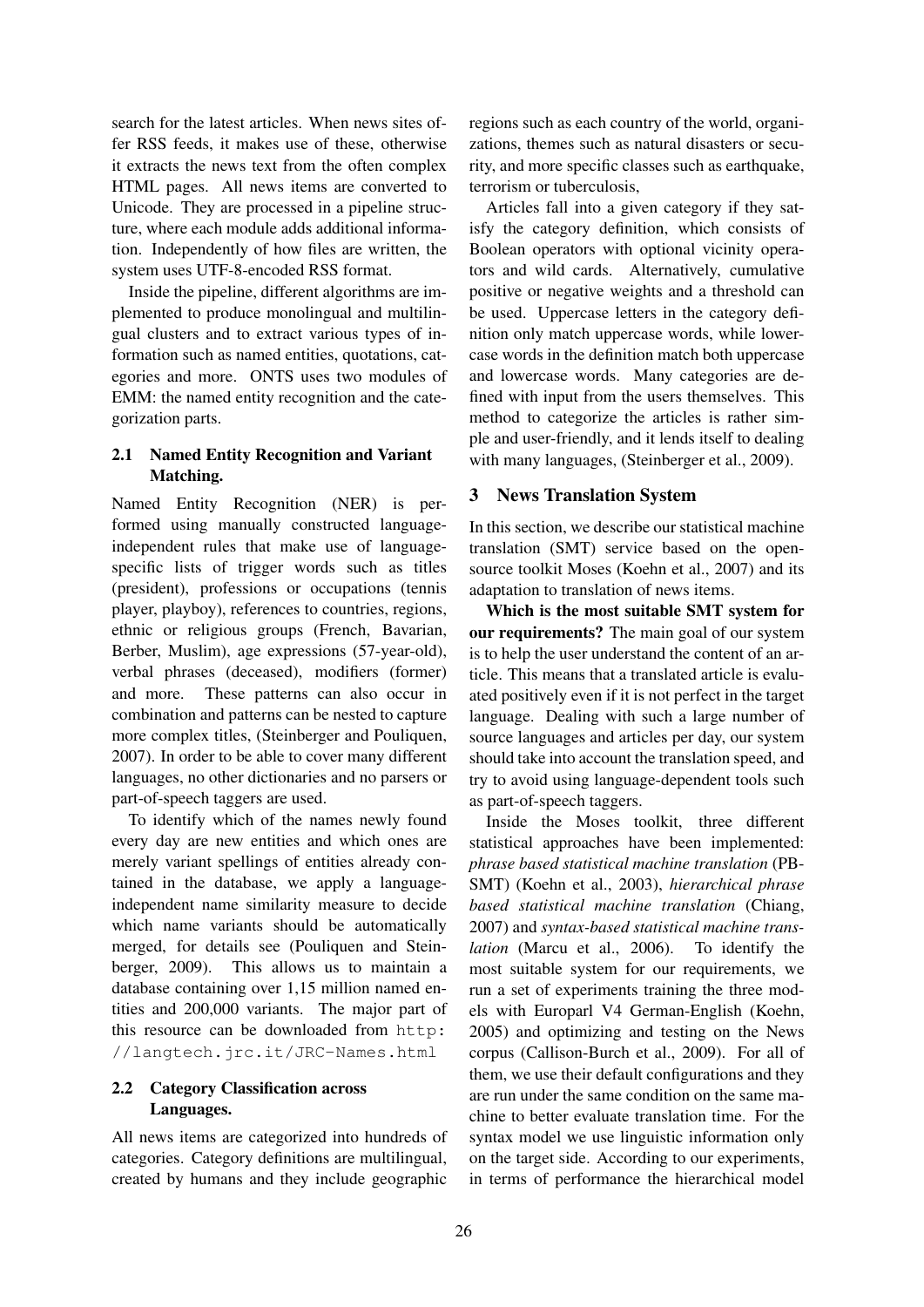performs better than PBSMT and syntax (18.31, 18.09, 17.62 Bleu points), but in terms of translation speed PBSMT is better than hierarchical and syntax (1.02, 4.5, 49 second per sentence). Although, the hierarchical model has the best Bleu score, we prefer to use the PBSMT system in our translation service, because it is four times faster.

Which training data can we use? It is known in statistical machine translation that more training data implies better translation. Although, the number of parallel corpora has been is growing in the last years, the amounts of training data vary from language pair to language pair. To train our models we use the freely available corpora (when possible): Europarl (Koehn, 2005), JRC-Acquis (Steinberger et al., 2006), DGT-TM<sup>3</sup>, Opus (Tiedemann, 2009), SE-Times (Tyers and Alperen, 2010), Tehran English-Persian Parallel Corpus (Pilevar et al., 2011), News Corpus (Callison-Burch et al., 2009), UN Corpus (Rafalovitch and Dale, 2009), CzEng0.9 (Bojar and Žabokrtský, 2009), English-Persian parallel corpus distributed by ELRA<sup>4</sup> and two Arabic-English datasets distributed by  $LDC^5$ . This results in some language pairs with a large coverage, (more than 4 million sentences), and other with a very small coverage, (less than 1 million). The language models are trained using 12 model sentences for the content model and 4.7 million for the title model. Both sets are extracted from English news.

For less resourced languages such as Farsi and Turkish, we tried to extend the available corpora. For Farsi, we applied the methodology proposed by (Lambert et al., 2011), where we used a large language model and an English-Farsi SMT model to produce new sentence pairs. For Turkish we added the Movie Subtitles corpus (Tiedemann, 2009), which allowed the SMT system to increase its translation capability, but included several slang words and spoken phrases.

How to deal with Named Entities in translation? News articles are related to the most important events. These names need to be efficiently translated to correctly understand the content of an article. From an SMT point of view, two main issues are related to Named Entity translation: (1) such a name is not in the training data or (2) part of the name is a common word in the target language and it is wrongly translated, e.g. the French name "Bruno Le Maire" which risks to be translated into English as "Bruno Mayor". To mitigate both the effects we use our multilingual named entity database. In the source language, each news item is analysed to identify possible entities; if an entity is recognised, its correct translation into English is retrieved from the database, and suggested to the SMT system enriching the source sentence using the xml markup option  $6$  in Moses. This approach allows us to complement the training data increasing the translation capability of our system.

How to deal with different language styles in the news? News title writing style contains more gerund verbs, no or few linking verbs, prepositions and adverbs than normal sentences, while content sentences include more preposition, adverbs and different verbal tenses. Starting from this assumption, we investigated if this phenomenon can affect the translation performance of our system.

We trained two SMT systems,  $SMT_{content}$ and  $SMT_{title}$ , using the Europarl V4 German-English data as training corpus, and two different development sets: one made of content sentences, News Commentaries (Callison-Burch et al., 2009), and the other made of news titles in the source language which were translated into English using a commercial translation system. With the same strategy we generated also a Title test set. The  $SMT_{title}$  used a language model created using only English news titles. The News and Title test sets were translated by both the systems. Although the performance obtained translating the News and Title corpora are not comparable, we were interested in analysing how the same test set is translated by the two systems. We noticed that translating a test set with a system that was optimized with the same type of data resulted in almost 2 Blue score improvements: Title-TestSet: 0.3706  $(SMT_{title})$ , 0.3511  $(SMT_{content})$ ; News-TestSet: 0.1768  $(SMT_{title})$ , 0.1945  $(SMT_{content})$ . This behaviour was present also in different language pairs. According to these results we decided to use two different translation systems for each language pair, one optimized using title data

<sup>3</sup>http://langtech.jrc.it/DGT-TM.html

<sup>4</sup>http://catalog.elra.info/

<sup>5</sup>http://www.ldc.upenn.edu/

<sup>6</sup>http://www.statmt.org/moses/?n=Moses. AdvancedFeatures#ntoc4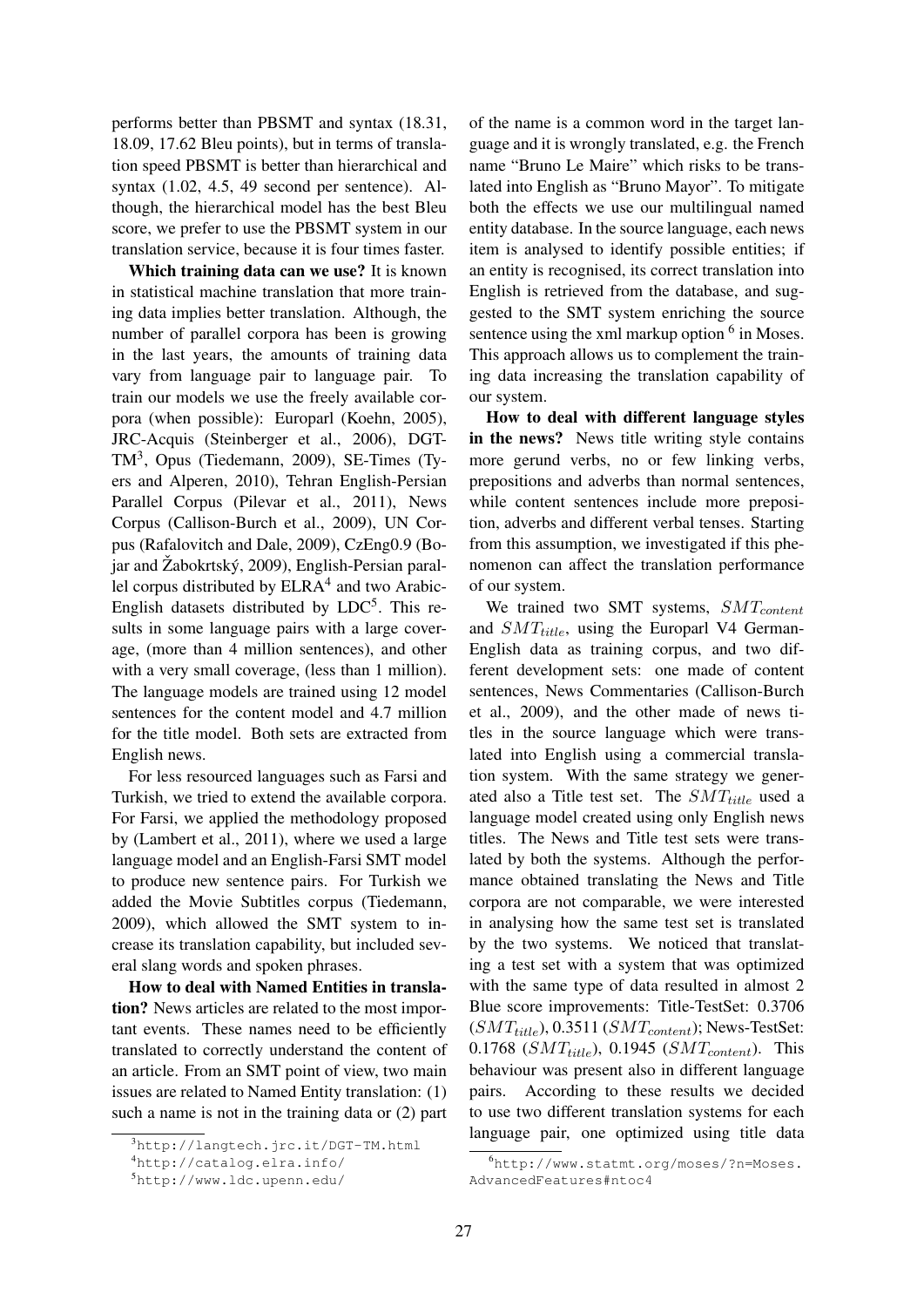and the other using normal content sentences. Even though this implementation choice requires more computational power to run in memory two Moses servers, it allows us to mitigate the workload of each single instance reducing translation time of each single article and to improve translation quality.

### 3.1 Translation Quality

To evaluate the translation performance of ONTS, we run a set of experiments where we translate a test set for each language pair using our system and Google Translate. Lack of human translated parallel titles obliges us to test only the content based model. For German, Spanish and Czech we use the news test sets proposed in (Callison-Burch et al., 2010), for French and Italian the news test sets presented in (Callison-Burch et al., 2008), for Arabic, Farsi and Turkish, sets of 2,000 news sentences extracted from the Arabic-English and English-Persian datasets and the SE-Times corpus. For the other languages we use 2,000 sentences which are not news but a mixture of JRC-Acquis, Europarl and DGT-TM data. It is not guarantee that our test sets are not part of the training data of Google Translate.

Each test set is translated by Google Translate - Translator Toolkit, and by our system. Bleu score is used to evaluate the performance of both systems. Results, see Table 1, show that Google Translate produces better translation for those languages for which large amounts of data are available such as French, German, Italian and Spanish. Surprisingly, for Danish, Portuguese and Polish, ONTS has better performance, this depends on the choice of the test sets which are not made of news data but of data that is fairly homogeneous in terms of style and genre with the training sets.

The impact of the named entity module is evident for Arabic and Farsi, where each English suggested entity results in a larger coverage of the source language and better translations. For highly inflected and agglutinative languages such as Turkish, the output proposed by ONTS is poor. We are working on gathering more training data coming from the news domain and on the possibility of applying a linguistic pre-processing of the documents.

| Source L.  | ONTS  | Google T. |
|------------|-------|-----------|
| Arabic     | 0.318 | 0.255     |
| Czech      | 0.218 | 0.226     |
| Danish     | 0.324 | 0.296     |
| Farsi      | 0.245 | 0.197     |
| French     | 0.26  | 0.286     |
| German     | 0.205 | 0.25      |
| Italian    | 0.234 | 0.31      |
| Polish     | 0.568 | 0.511     |
| Portuguese | 0.579 | 0.424     |
| Spanish    | 0.283 | 0.334     |
| Turkish    | 0.238 | 0.395     |

Table 1: Automatic evaluation.

## 4 Technical Implementation

The translation service is made of two components: the connection module and the Moses server. The connection module is a servlet implemented in Java. It receives the RSS files, isolates each single news article, identifies each source language and pre-processes it. Each news item is split into sentences, each sentence is tokenized, lowercased, passed through a statistical compound word splitter, (Koehn and Knight, 2003), and the named entity annotator module. For language modelling we use the KenLM implementation, (Heafield, 2011).

According to the language, the correct Moses servers, title and content, are fed in a multithread manner. We use the multi-thread version of Moses (Haddow, 2010). When all the sentences of each article are translated, the inverse process is run: they are detokenized, recased, and untranslated/unknown words are listed. The translated title and content of each article are uploaded into the RSS file and it is passed to the next modules.

The full system including the translation modules is running in a 2xQuad-Core with Intel Hyper-threading Technology processors with 48GB of memory. It is our intention to locate the Moses servers on different machines. This is possible thanks to the high modularity and customization of the connection module. At the moment, the translation models are available for the following source languages: Arabic, Czech, Danish, Farsi, French, German, Italian, Polish, Portuguese, Spanish and Turkish.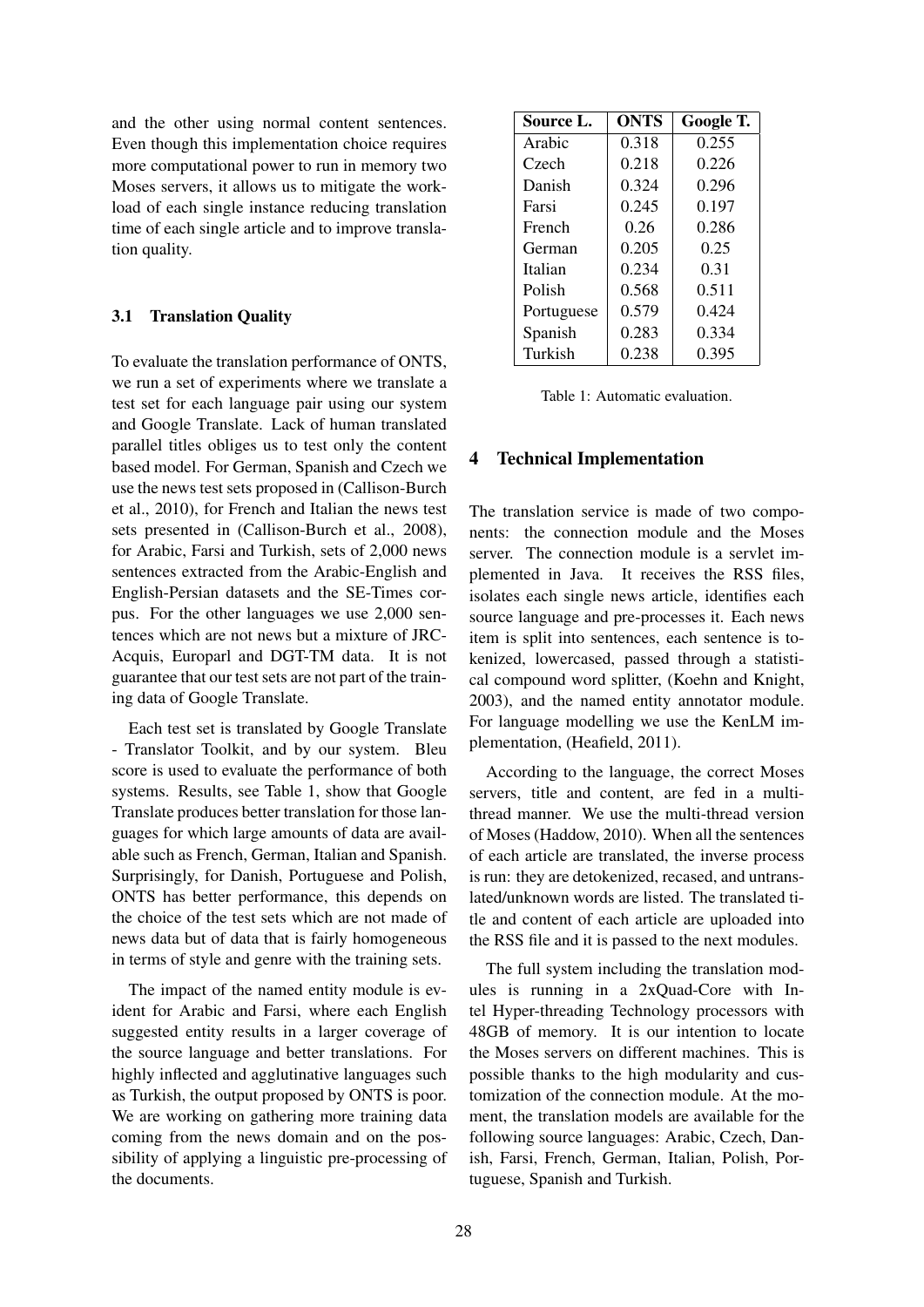| <b>Disasters</b>                                                                                                                                                                                                                                                                                                      | <b>Italian</b><br>ПN                                                 | Translate ><br><b>TO ENGINSH</b>                                                                                                                                                                                                                                                                                                                                                                  |
|-----------------------------------------------------------------------------------------------------------------------------------------------------------------------------------------------------------------------------------------------------------------------------------------------------------------------|----------------------------------------------------------------------|---------------------------------------------------------------------------------------------------------------------------------------------------------------------------------------------------------------------------------------------------------------------------------------------------------------------------------------------------------------------------------------------------|
|                                                                                                                                                                                                                                                                                                                       | X Named Entites   Compords X Upper Case X Detokenize X Unknown Words | <b>Dowerd By Mose</b>                                                                                                                                                                                                                                                                                                                                                                             |
| Datablog Nucleare, ecco cosa rischia<br>l'Europa 2011-11-18T16:46+0100<br>Via agli stress test per scongiurare una<br>attivo le relationi provvisorie<br>sull'andamento dei controlli. Allarme sui<br>piani di evacuazione.<br>Read More                                                                              | nuova Fukushima. Nel nostro grafico inter-                           | Nuclear datablog, that is what threat-<br>ens Europe 2011-11-18T16:46+0100<br>Via the stress test for avoiding another Fu-<br>kushima. In our graph interactive the in-<br>terim reports on the progress of controls.<br>Warning of evacuation plans.<br>Time: 1.84 s<br>Unknown: via, test, stress, datablog.<br>Read More                                                                       |
| Ricostruzione, è scontro Il sindaco<br>dell'Aquila "Stop al commissariamento"<br>2011-11-18T08:01+0200<br>Il governatore Gianni Chiodi accusa gli enti<br>dell'Aguila e società civile non porgono l'altra<br>quancia, ma accuratamente eludono lo scon-<br>tro diretto, mentre il coordinatore del Pdl,<br>Read More | locali per i ritardi della ricostruzione. Sindaco                    | <b>Reconstruction, is clash the mayor of</b><br>Aquila "stop to special commissioners"<br>2011-11-18T08:01+0200<br>The governor Gianni Chiodi blames local for<br>delays of reconstruction. Mayor of Aguila and<br>civil society are not the other cheek porgono<br>but carefully avoids the direct clash, while<br>the coordinator of pdl<br>Time: 2.22 s<br>Unknown: pdl, porgono.<br>Read More |
| A 31 anni dal sisma via le ultime<br>baracche 2011-11-18T13:19+0100<br>I sindaco De Rossi consegna simbolica-                                                                                                                                                                                                         |                                                                      | To 31 years by the earthquake via the<br>latest shacks 2011-11-18T13:19+0100<br>The mayor De Rossi deliveries symbolically                                                                                                                                                                                                                                                                        |

Figure 1: Demo Web site.

#### 4.1 Demo

Our translation service is currently presented on a demo web site, see Figure 1, which is available at http://optima.jrc.it/Translate/. News articles can be retrieved selecting one of the topics and the language. All the topics are assigned to each article using the methodology described in 2.2. These articles are shown in the left column of the interface. When the button "Translate" is pressed, the translation process starts and the translated articles appear in the right column of the page.

The translation system can be customized from the interface enabling or disabling the named entity, compound, recaser, detokenizer and unknown word modules. Each translated article is enriched showing the translation time in milliseconds per character and, if enabled, the list of unknown words. The interface is linked to the connection module and data is transferred using RSS structure.

## 5 Discussion

In this paper we present the Optima News Translation System and how it is connected to Europe Media Monitor application. Different strategies are applied to increase the translation performance taking advantage of the document structure and other resources available in our research group. We believe that the experiments described in this work can result very useful for the development of other similar systems. Translations produced by our system will soon be available as part of the main EMM applications.

The performance of our system is encouraging,

but not as good as the performance of web services such as Google Translate, mostly because we use less training data and we have reduced computational power. On the other hand, our inhouse system can be fed with a large number of articles per day and sensitive data without including third parties in the translation process. Performance and translation time vary according to the number and complexity of sentences and language pairs.

The domain of news articles dynamically changes according to the main events in the world, while existing parallel data is static and usually associated to governmental domains. It is our intention to investigate how to adapt our translation system updating the language model with the English articles of the day.

#### Acknowledgments

The authors thank the JRC's OPTIMA team for its support during the development of ONTS.

#### References

- O. Bojar and Z. Žabokrtský. 2009. CzEng0.9: Large *Parallel Treebank with Rich Annotation*. Prague Bulletin of Mathematical Linguistics, 92.
- C. Callison-Burch and C. Fordyce and P. Koehn and C. Monz and J. Schroeder. 2008. *Further Meta-Evaluation of Machine Translation*. Proceedings of the Third Workshop on Statistical Machine Translation, pages 70–106. Columbus, US.
- C. Callison-Burch, and P. Koehn and C. Monz and J. Schroeder. 2009. *Findings of the 2009 Workshop on Statistical Machine Translation*. Proceedings of the Fourth Workshop on Statistical Machine Translation, pages 1–28. Athens, Greece.
- C. Callison-Burch, and P. Koehn and C. Monz and K. Peterson and M. Przybocki and O. Zaidan. 2009. *Findings of the 2010 Joint Workshop on Statistical Machine Translation and Metrics for Machine Translation*. Proceedings of the Joint Fifth Workshop on Statistical Machine Translation and MetricsMATR, pages 17–53. Uppsala, Sweden.
- D. Chiang. 2005. *Hierarchical phrase-based translation*. Computational Linguistics, 33(2): pages 201– 228. MIT Press.
- B. Haddow. 2010. *Adding multi-threaded decoding to moses*. The Prague Bulletin of Mathematical Linguistics, 93(1): pages 57–66. Versita.
- K. Heafield. 2011. *KenLM: Faster and smaller language model queries*. Proceedings of the Sixth Workshop on Statistical Machine Translation, Edinburgh, UK.